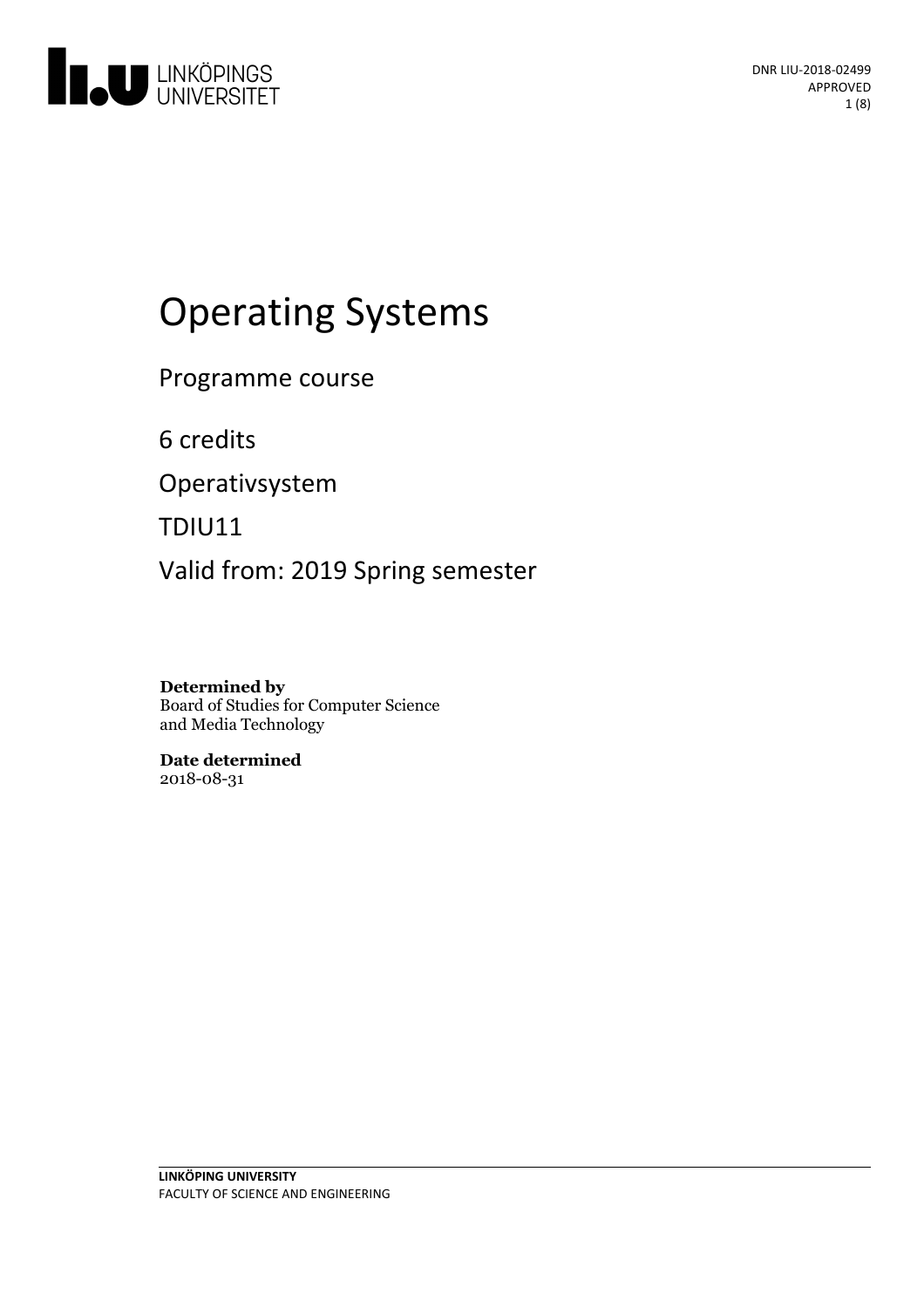# Main field of study

Computer Science and Engineering, Programming

### Course level

First cycle

### Advancement level

 $G<sub>2</sub>X$ 

### Course offered for

- Computer Engineering, B Sc in Engineering
- Engineering Electronics, B Sc in Engineering
- Programming, Bachelor's Programme

# Specific information

Can not be included in degree together with TDDB63, TDDB68, TDDB72, TDIU25.

### Entry requirements

Note: Admission requirements for non-programme students usually also include admission requirements for the programme and threshold requirements for progression within the programme, or corresponding.

# Prerequisites

Basic knowledge of computer architecture (memory, cpu, disk, bus) and how programs execute (register, address, instruction, stack, interrupt).

# Intended learning outcomes

After the course the student will be able to:

- explain the fundamental reasons why we use operating systems and the problems that arise when trying to fulfil those needs.<br>• explain and demonstrate methods and algorithms how the fundamental
- parts of a computer system (processors, memory, and storage) can be
- $\bullet$  write a summary of, and orally discuss and assess scientific articles relevant to the operating systems field

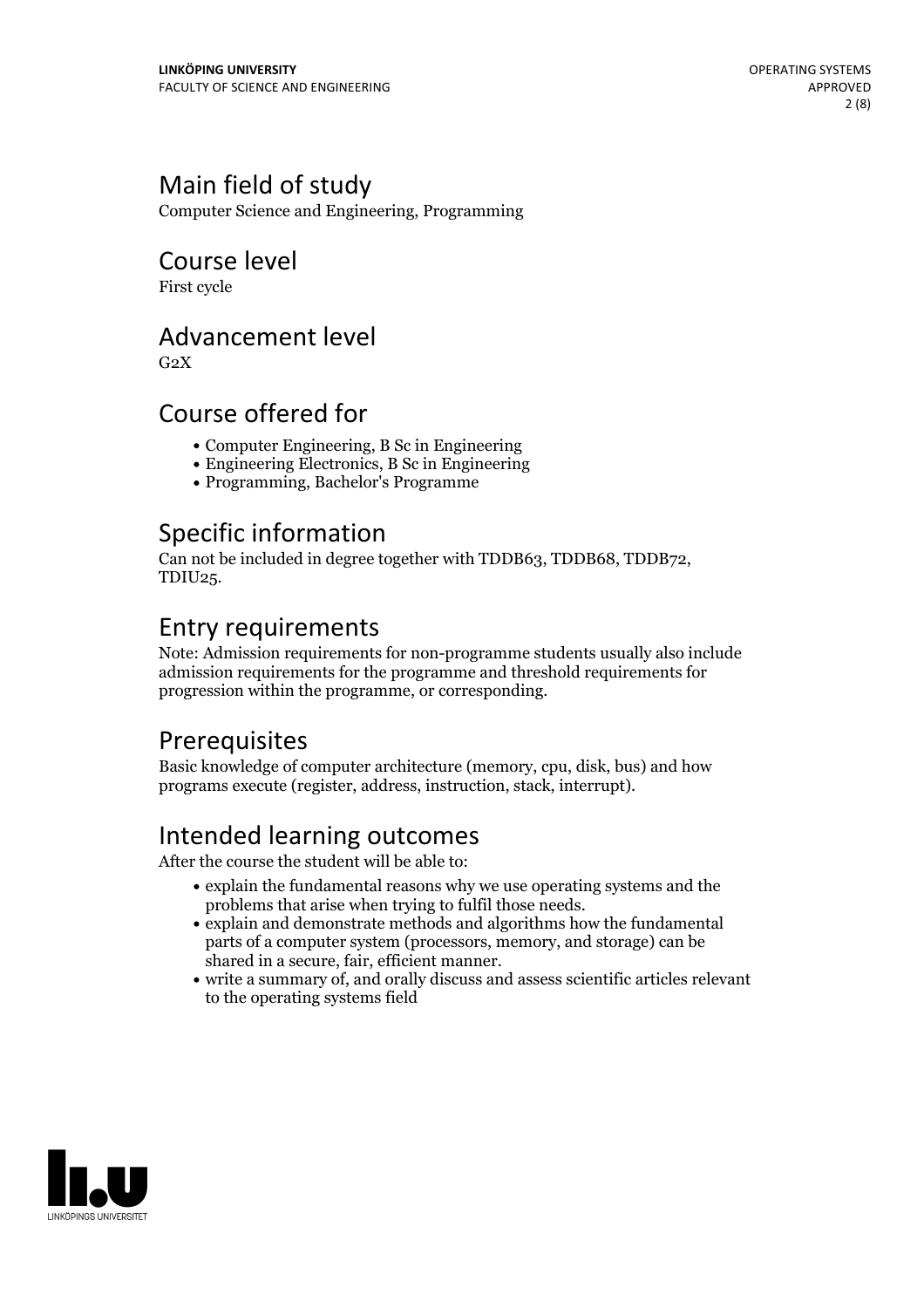### Course content

- Motivation for operating systems, overview of operating systems functions and building blocks, memory management, secondary storage,<br>
input/output, protection and security.<br>
• Sharing of processing time: Processes, threads, scheduling.<br>
• Sharing of memory: Continuous allocation, compaction, seg
- 
- 
- algorithms.<br>• Sharing of secondary storage: The file concept, file system, allocation<br>methods (continuous, linked, indexed), free space management.
- $\bullet$  Threats to the computer and operating system, protection methods involved in sharing of resources, protection from unauthorised use of computer resources, security.

# Teaching and working methods

Students will:

- read articles and literature relevant for the field
- get complementary lectures about central concepts
- analyse parts of an existing implementation (Pintos)
- write summaries on read material
- orally discuss and read material

The course is given in Swedish to the extent possible. If Swedish speaking faculty, or suitable Swedish literature, is missing those parts will be in English.

# Examination

| TEN <sub>1</sub>                                                                | Written examination | 2 credits | U, 3, 4, 5    |
|---------------------------------------------------------------------------------|---------------------|-----------|---------------|
| UPG1                                                                            | Problem solving     | 3 credits | $U_{\rm L}$ G |
| UPG2                                                                            | Hand-in assignment  | 1 credits | U.G           |
| Operating Systems Concepts by Silberschatz A, Galvin P, Gagne G, 9th edition or |                     |           |               |
|                                                                                 |                     |           |               |

later. Chosen articles relevant for the field.

Grades Four-grade scale, LiU, U, 3, 4, 5

Department Institutionen för datavetenskap

# Director of Studies or equivalent

Ola Leifler

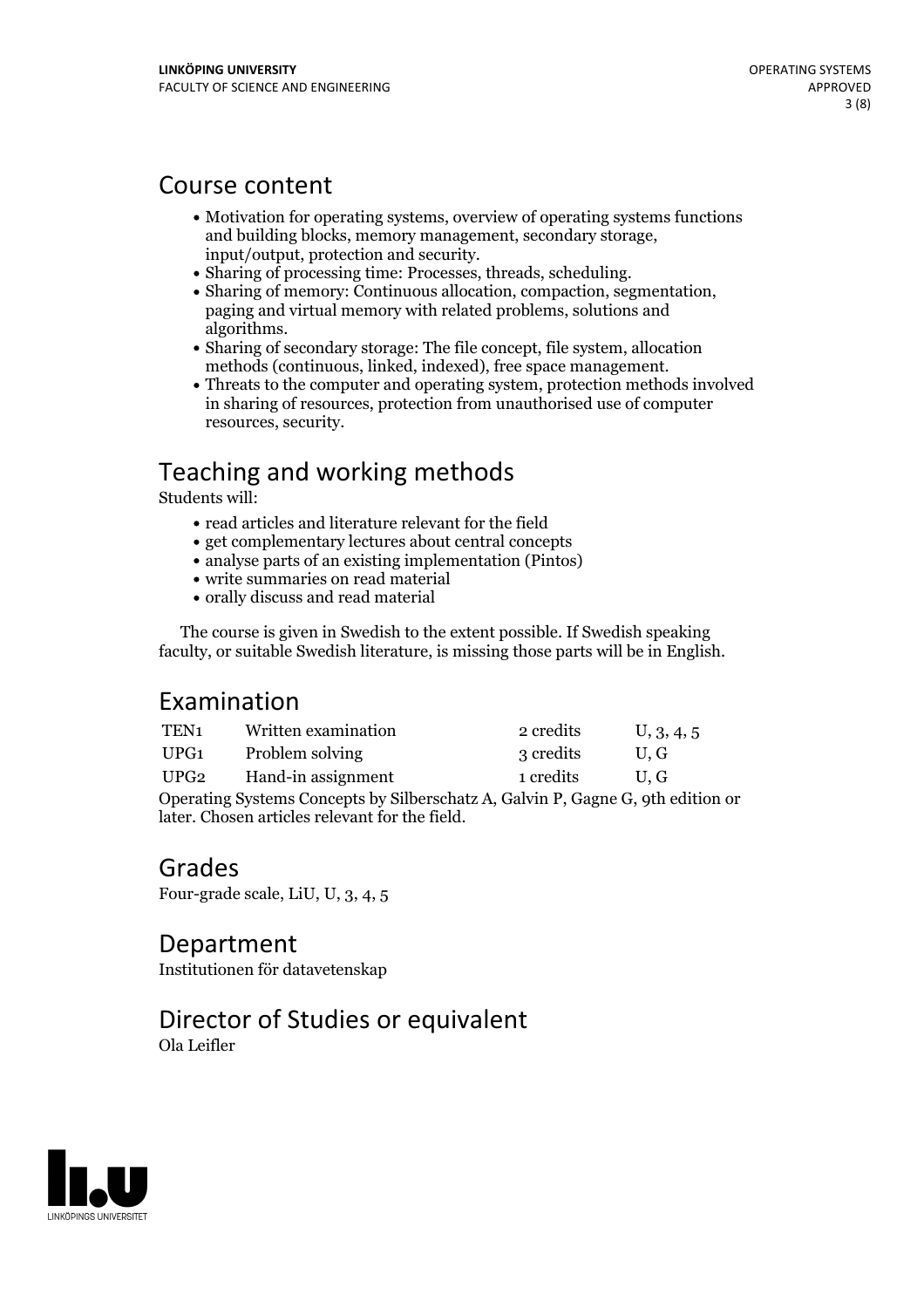# Examiner

Ahmed Rezine

# Education components

Preliminary scheduled hours: 28 h Recommended self-study hours: 132 h

# Course literature

Operating Systems Concepts av Silberschatz A, Galvin P, Gagne G, 9:e upplagan eller senare. Valda forskningsartiklar relevanta för ämnet.

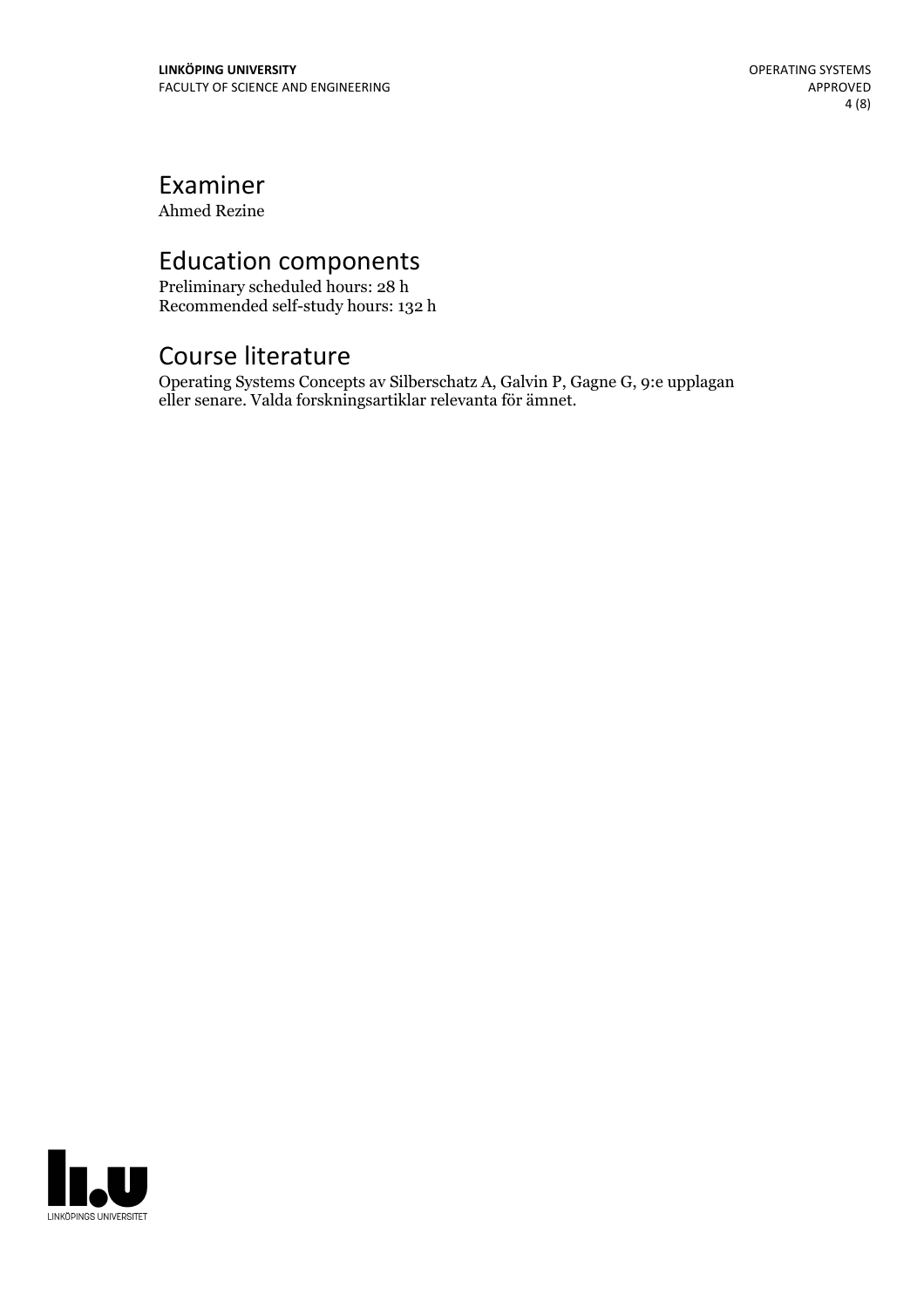# **Common rules**

### **Course syllabus**

A syllabus has been established for each course. The syllabus specifies the aim and contents of the course, and the prior knowledge that a student must have in order to be able to benefit from the course.

### **Timetabling**

Courses are timetabled after a decision has been made for this course concerning its assignment to a timetable module. A central timetable is not drawn up for courses with fewer than five participants. Most project courses do not have a central timetable.

### **Interrupting a course**

The vice-chancellor's decision concerning regulations for registration, deregistration and reporting results (Dnr LiU-2015-01241) states that interruptions in study are to be recorded in Ladok. Thus, all students who do not participate in a course for which they have registered must record the interruption, such that the registration on the course can be removed. Deregistration from <sup>a</sup> course is carried outusing <sup>a</sup> web-based form: www.lith.liu.se/for-studenter/kurskomplettering?l=sv.

### **Cancelled courses**

Courses with few participants (fewer than 10) may be cancelled or organised in a manner that differs from that stated in the course syllabus. The board of studies is to deliberate and decide whether a course is to be cancelled orchanged from the course syllabus.

### **Regulations relatingto examinations and examiners**

Details are given in a decision in the university's rule book: http://styrdokument.liu.se/Regelsamling/VisaBeslut/622678.

### **Forms of examination**

### **Examination**

Written and oral examinations are held at least three times a year: once immediately after the end of the course, once in August, and once (usually) in one of the re-examination periods. Examinations held at other times are to follow a decision of the board of studies.

Principles for examination scheduling for courses that follow the study periods:

courses given in VT1 are examined for the first time in March, with re-

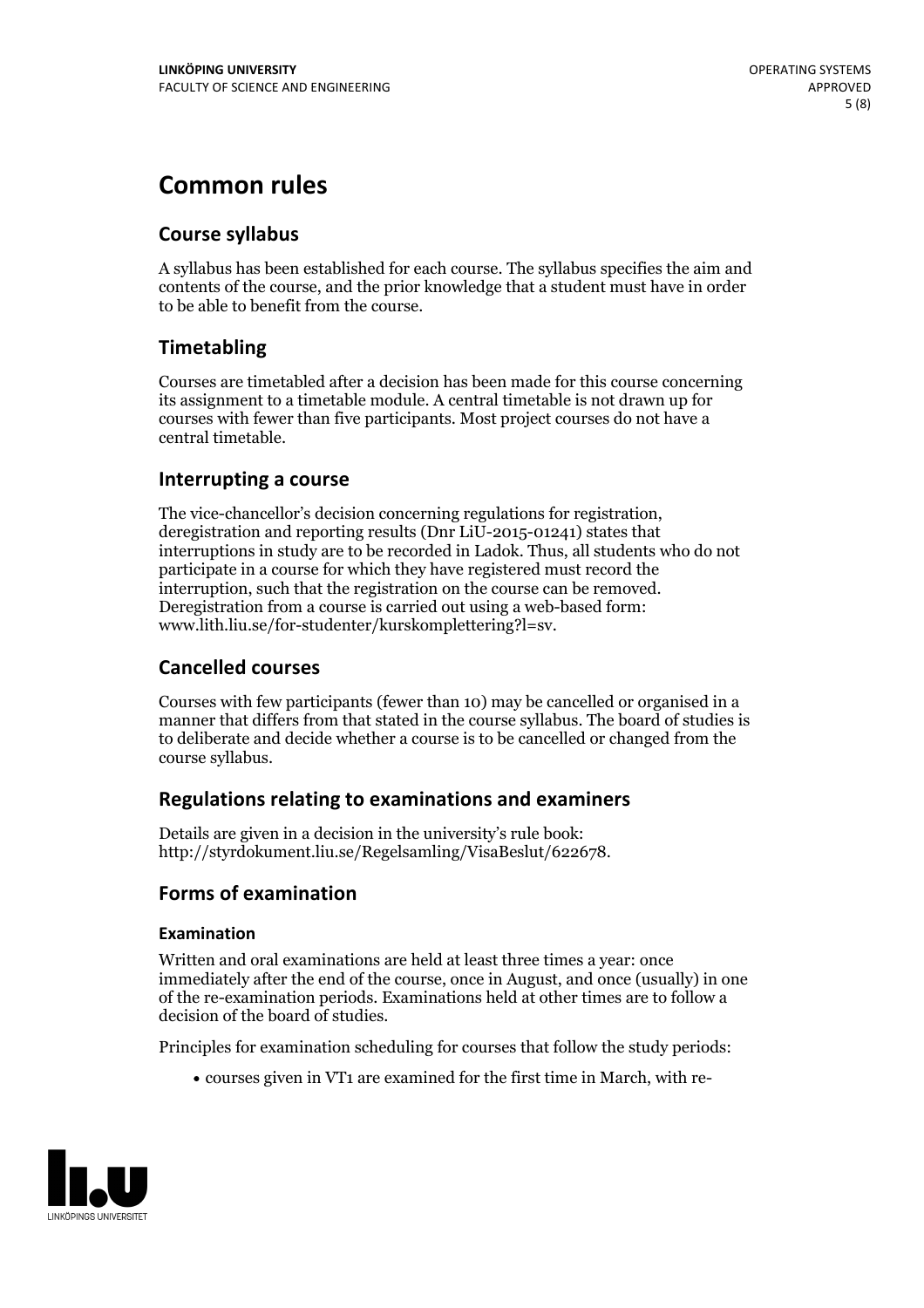examination in June and August

- courses given in VT2 are examined for the first time in May, with re-examination in August and October
- courses given in HT1 are examined for the first time in October, with re-examination in January and August
- courses given in HT2 are examined for the first time in January, with re-examination at Easter and in August.

The examination schedule is based on the structure of timetable modules, but there may be deviations from this, mainly in the case of courses that are studied and examined for several programmes and in lower grades (i.e. 1 and 2).

- Examinations for courses that the board of studies has decided are to be held in alternate years are held only three times during the year in which
- the course is given.<br>• Examinations for courses that are cancelled or rescheduled such that they are not given in one or several years are held three times during the year that immediately follows the course, with examination scheduling that corresponds to the scheduling that was in force before the course was cancelled or rescheduled.<br>• If teaching is no longer given for a course, three examination occurrences
- are held during the immediately subsequent year, while examinations are at the same time held for any replacement course that is given, or alternatively in association with other re-examination opportunities. Furthermore, an examination is held on one further occasion during the next subsequent year, unless the board of studies determines otherwise.<br>• If a course is given during several periods of the year (for programmes, or
- on different occasions for different programmes) the board orboards of studies determine together the scheduling and frequency of re-examination occasions.

#### **Registration for examination**

In order to take an examination, a student must register in advance at the Student Portal during the registration period, which opens 30 days before the date of the examination and closes 10 days before it. Candidates are informed of the location of the examination by email, four days in advance. Students who have not registered for an examination run the risk of being refused admittance to the examination, if space is not available.

Symbols used in the examination registration system:

- \*\* denotes that the examination is being given for the penultimate time.
- \* denotes that the examination is being given for the last time.

#### **Code of conduct for students during examinations**

Details are given in a decision in the university's rule book: http://styrdokument.liu.se/Regelsamling/VisaBeslut/622682.

#### **Retakes for higher grade**

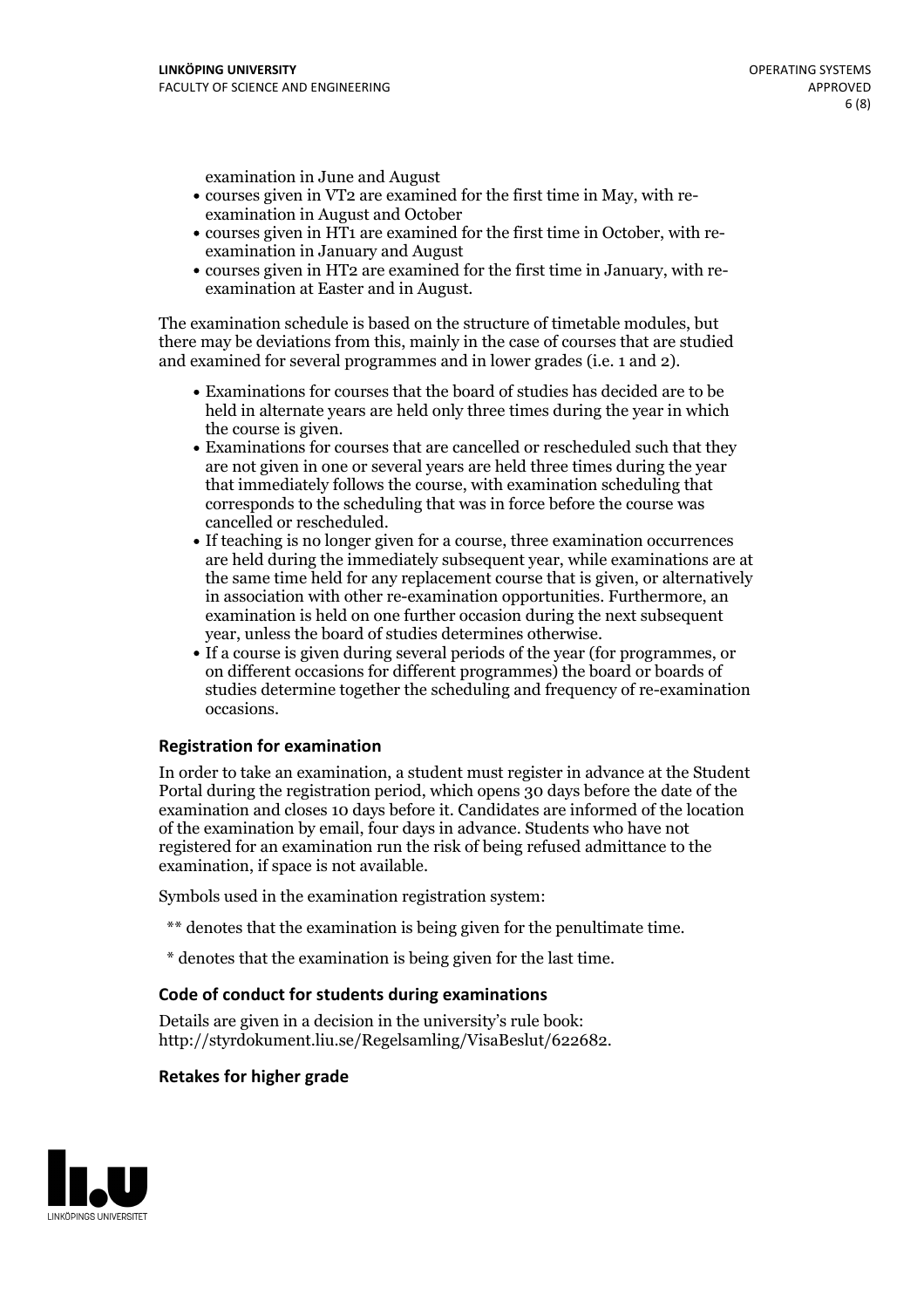Students at the Institute of Technology at LiU have the right to retake written examinations and computer-based examinations in an attempt to achieve a higher grade. This is valid for all examination components with code "TEN" and "DAT". The same right may not be exercised for other examination components, unless otherwise specified in the course syllabus.

### **Retakes of other forms of examination**

Regulations concerning retakes of other forms of examination than written examinations and computer-based examinations are given in the LiU regulations for examinations and examiners, http://styrdokument.liu.se/Regelsamling/VisaBeslut/622678.

#### **Plagiarism**

For examinations that involve the writing of reports, in cases in which it can be assumed that the student has had access to other sources (such as during project work, writing essays, etc.), the material submitted must be prepared in accordance with principles for acceptable practice when referring to sources (references or quotations for which the source is specified) when the text, images, ideas, data, etc. of other people are used. It is also to be made clear whether the author has reused his or her own text, images, ideas, data, etc. from previous examinations.

A failure to specify such sources may be regarded as attempted deception during examination.

#### **Attempts to cheat**

In the event of <sup>a</sup> suspected attempt by <sup>a</sup> student to cheat during an examination, or when study performance is to be assessed as specified in Chapter <sup>10</sup> of the Higher Education Ordinance, the examiner is to report this to the disciplinary board of the university. Possible consequences for the student are suspension from study and a formal warning. More information is available at https://www.student.liu.se/studenttjanster/lagar-regler-rattigheter?l=sv.

#### **Grades**

The grades that are preferably to be used are Fail (U), Pass (3), Pass not without distinction  $(4)$  and Pass with distinction  $(5)$ . Courses under the auspices of the faculty board of the Faculty of Science and Engineering (Institute of Technology) are to be given special attention in this regard.

- 1. Grades U, 3, 4, 5 are to be awarded for courses that have written
- examinations. 2. Grades Fail (U) and Pass (G) may be awarded for courses with <sup>a</sup> large degree of practical components such as laboratory work, project work and group work.

#### **Examination components**

- 
- 1. Grades U, 3, 4, <sup>5</sup> are to be awarded for written examinations (TEN). 2. Grades Fail (U) and Pass (G) are to be used for undergraduate projects and other independent work.